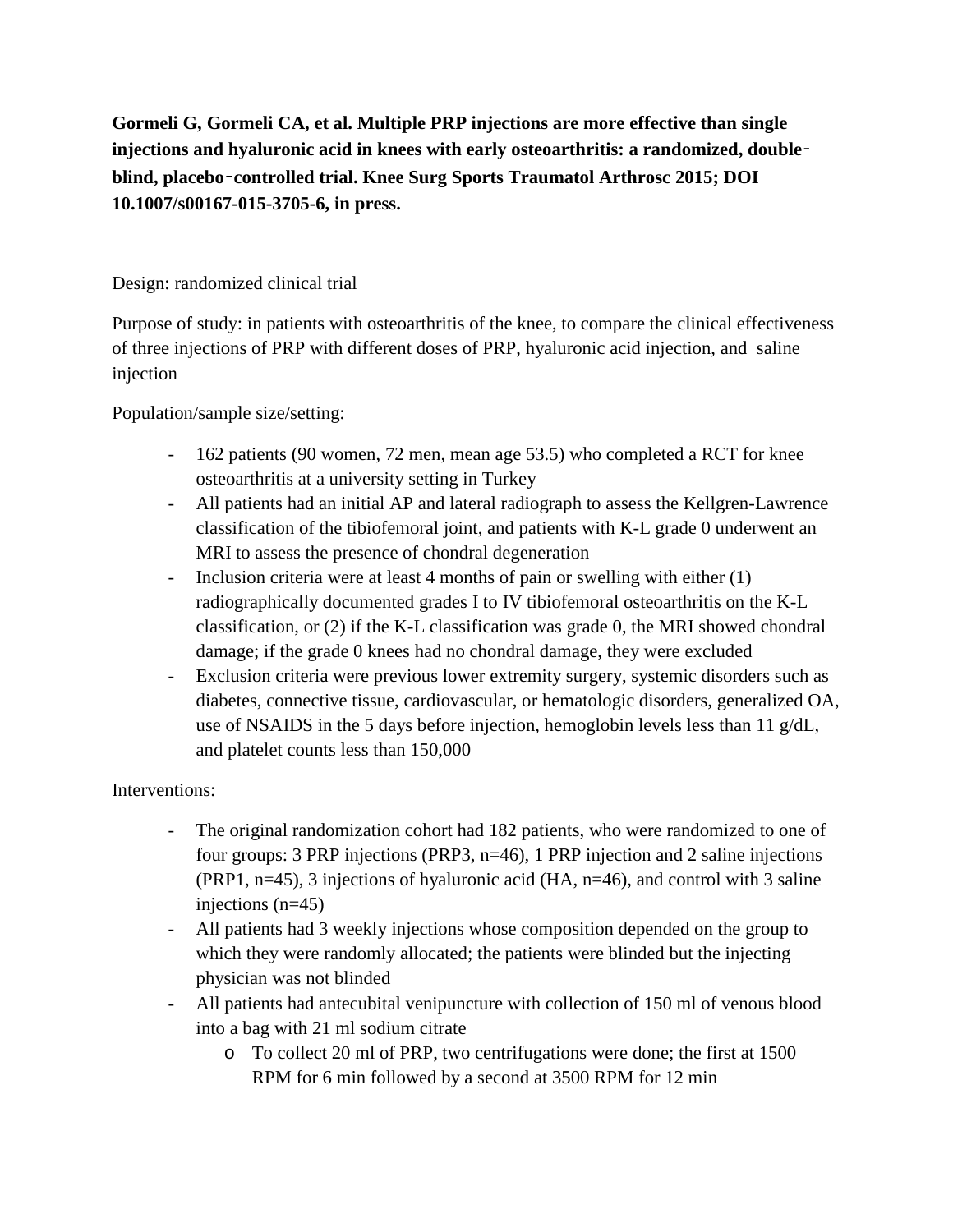- o The PRP was divided into 4 small units of 5 ml each: 1 for platelet count/concentration, 1 for immediate administration for the PRP groups, and 2 for storage at  $-30^{\circ}$  C for future use in the PRP3 group
- HA injection was 30 mg of high molecular weight HA in 2 ml of fluid

## Outcomes:

- Followup was done at 6 weeks, at 3 months, and finally at 6 months
- The 6 month followup was when the primary outcomes were assessed
	- o The two outcomes were the EuroQol visual analogue scale (EQ-VAS) and the International Knee Documentation Committee (IKDC) scores
- All active injection groups improved between baseline and the 6 month followup, but the saline control group did not improve; therefore, all three active injection groups had better outcomes than the control group
- The PRP3 group had significantly better results than the PRP1 group and the HA group, and all groups were equal at baseline (between 50.2 and 50.5 for the EQ-VAS and between 40.4 and 41.2 on the IKDC)
- While the PRP3 group did better than the PRP1 and HA groups, the PRP1 and HA groups did not significantly differ on the 6 month outcomes
	- o The PRP3 group 6 month score for EQ-VAS was 710.4 and the IKDC was 60.8
	- o The PRP1 group 6 month score for EQ-VAS was 62.0 and the IKDC was 50.2
	- o The HA group 6 month score for EQ-VAS was 60.8 and the IKDC was 48.4
	- o The control group 6 month score for EQ-VAS was 48.0 and the IKDC was 36.5
- A subgroup analysis was done, where the intervention groups were divided into early OA and advanced OA
	- o Early OA was Kellgren-Lawrence grade I to III or grade 0 with chondral damage on MRI (n=108)
	- o Advanced OA was K-L grade IV (n=54)
	- o As was the case with the full analysis of the 6 month outcomes, the early OA group showed that all the active injection groups had better scores than the control group, the PRP3 group had better scores than the PRP1 or HA groups, and there were no differences between the PRP1 and HA groups
	- o However, for the advanced OA group, the PRP3, PRP1, and HA groups did not differ from one another, although all three groups had better scores than the control group

Authors' conclusions :